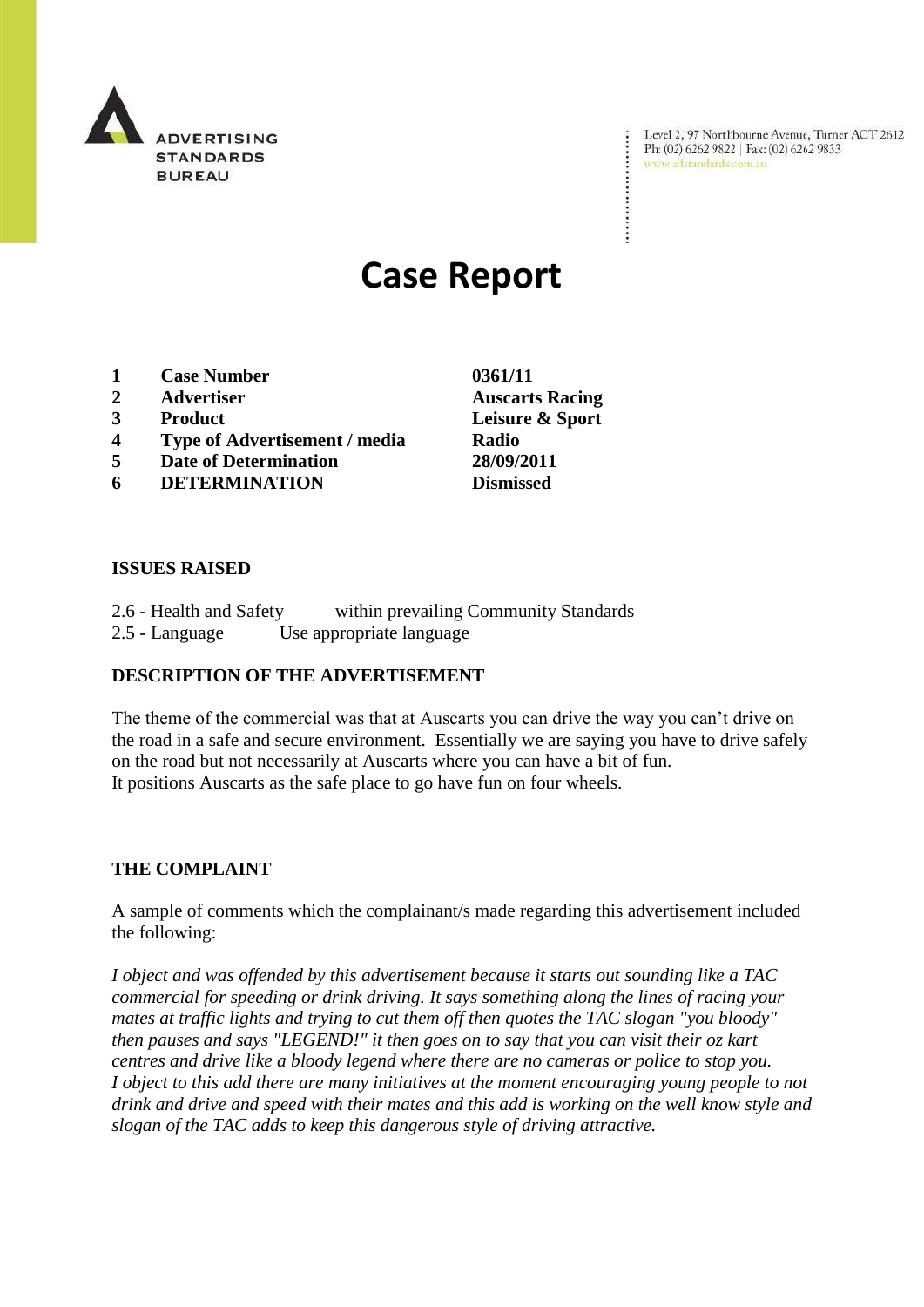## **THE ADVERTISER'S RESPONSE**

Comments which the advertiser made in response to the complainant/s regarding this advertisement include the following:

*• Before participants go on the track they will be given a DVD briefing/verbal briefing. This covers all safety on the track* 

*• The word bloody was not used in them ad at all, so I really don't know where this came from*

*• We had discussed our ad before it when to air and we didn't want it to sound like the TAC commercial* 

*• It is correct there is no police to stop you, but our QUALIFIED TRACK MARSHALLS CAN*

*• No cameras: because there is a FULLY Qualified track marshal on their at all times*

*• You are racing your mate at the traffic lights: Yes we do have traffic lights here, YELLOW MEANS: slow down to a walking pace, RED MEANS: stop, GREEN MEANS: IN RACING CONDITIONS.* 

*• Cutting you mates off: Yes it does happen from time to time as we get people fighting out for 1st place spot, but we also let our customers know if they are slow drivers to stick to the left hand side of the track*

*Our core business is to enable the average person the opportunity to have the feeling of a race car driver. We don't or ever have encouraged unsafe driving on Australia's roads. Instead we offer a racing experience in an engineered and controlled environment. The aim of the ad is to encourage such driving within our venue rather than the road. GO KARTING IS FUN WITH LIMIATIONS AND RULES*

### **THE DETERMINATION**

The Advertising Standards Board ("Board") considered whether this advertisement breaches Section 2 of the Advertiser Code of Ethics (the "Code").

The Board noted the complainant's concerns that the advertisement encourages dangerous driving.

The Board reviewed the advertisement and noted the advertiser's response

The Board considered whether the advertisement was in breach of Section 2.5 of the Code. Section 2.5 of the Code states: "Advertising or Marketing Communications shall only use language which is appropriate in the circumstances and strong or obscene language shall be avoided."